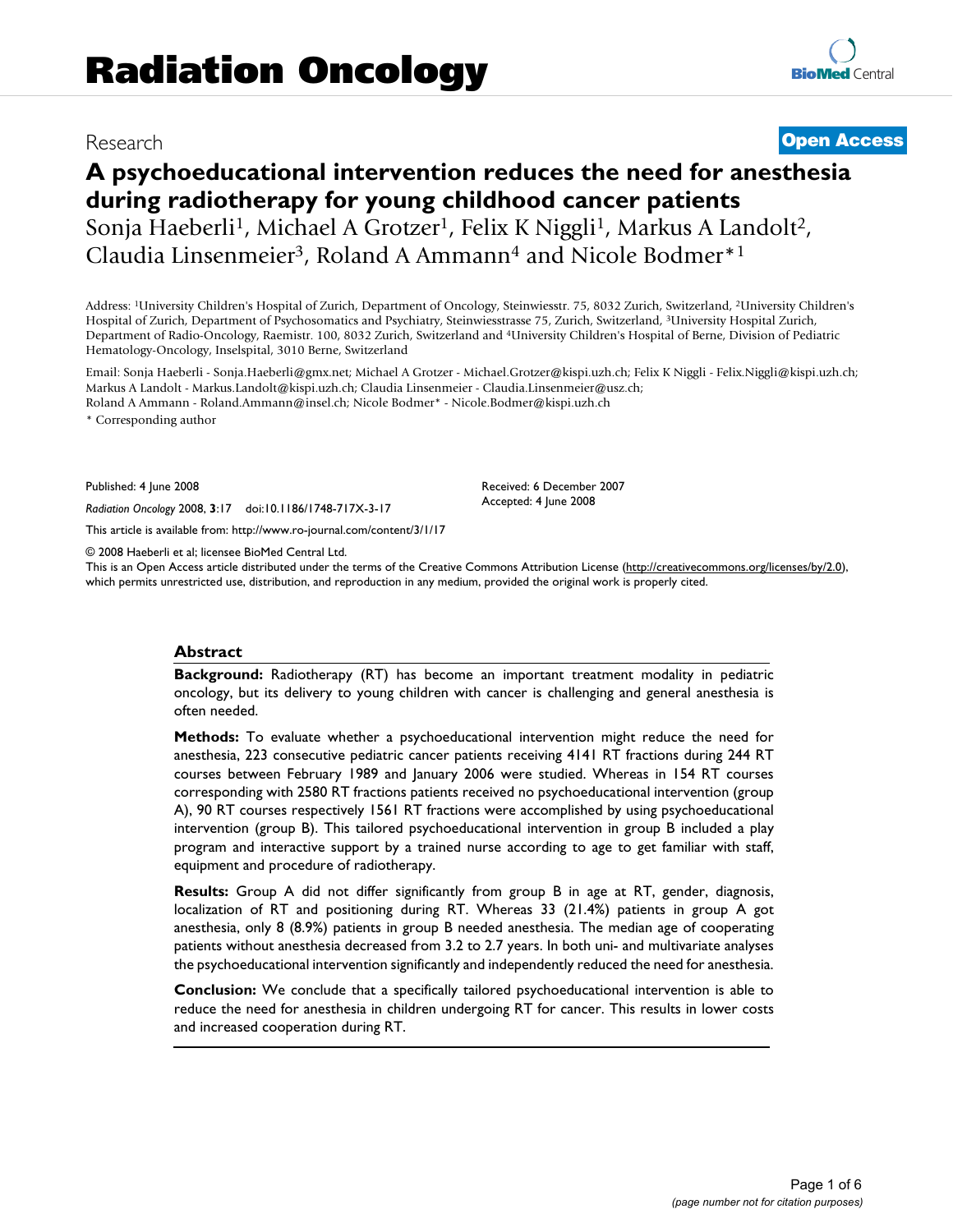# **Background**

In pediatric oncology, radiotherapy (RT) alone or in combination with surgery, has become an important treatment option for achieving local tumor control. However, administering RT to children requires a great deal of cooperation [1]. To facilitate RT, many hospitals routinely use sedation or general anesthesia for all young children [2,3]. This demands infrastructure and equipment and may also cause disturbances of daily routine, higher costs, and sideeffects in the child [4,5]. Interactive intervention concepts for performing invasive and non-invasive procedures without general anesthesia in children have already been designed for some procedures like magnetic resonance imaging, electroencephalography, or bone marrow aspiration [6-12] and are also increasingly applied in pediatric oncology. They include cognitive distraction, behavioral rehearsal, or multimodal intervention packages [13-16]. Some reports have also shown that interactive psychoeducational interventions can help children to cooperate for RT [1,4,5,17,18]. To our knowledge, however, no study included a direct comparison of supported and unsupported patients in the same institution. Therefore, the purpose of this study was to evaluate the efficacy of a targeted psychoeducational intervention program in decreasing the need for anesthesia in a large group of unselected pediatric oncology patients receiving RT.

# **Methods**

A series of 223 pediatric cancer patients treated at the University Children's Hospital of Zurich who received RT between February 1989 and January 2006 was included in a retrospective study. These 223 patients underwent 244 RT courses with a total of 4141 RT fractions. Curative RT according to the treatment regimen (median 24 Gray, range 4.5–68 Gray), as well as palliative RT (median 21 Gray, range 4.5–50 Gray) for alleviation of pain were incorporated. Until February 1999, 154 RT courses corresponding to 2580 RT fractions were applied with routine care but without psychoeducational intervention. Since then, patients in 90 RT courses corresponding to 1561 RT fractions received an individually tailored psychoeducational intervention. The intervention consisted of talks with the patient and his family about practical aspects of the upcoming RT procedure and an age-based careful explanation and practice of the RT procedure. Aim of this multimodal support was an age-appropriate preparation for the procedure. Implementally, picture books explaining the procedure, playful inclusion of toys, and a reward systems using beads as tokens for every accomplished RT session were used [17,19,20]. Attendance at least for the preparing computer tomography, RT simulation and the first RT session as well as weekly visitations during the RT procedures was accomplished. This support before and during RT was always given by one of two specially trained nurses and required about 5 – 7.5 hours per patient. On

average, they met the patient five times. The procedure of planning and administering RT didn't differ from that of group A. If the patient didn't cooperate and the RT session was not feasible, a second attempt to accomplish RT without anesthesia was arranged. For still uncooperative patients anesthesia was used. This included general anesthesia or sedation by intravenous, rectal, or oral medication. Chloral hydrate (50–80 mg/kg, rectal administration) was the first choice for sedation.

The association of the psychoeducational intervention and of six predefined clinical variables with the need for anesthesia was analyzed using uni- and multivariate Poisson regression, with the number of RT fractions as rate multiplier. These clinical variables were time point and age at start of RT, sex, diagnostic group (CNS tumor, extracranial solid tumor, leukemia), localization of RT (head versus other localizations), and positioning during irradiation (supine versus other). For multivariate analysis, stepwise forward variable selection was chosen. LogXact 6 software was used (Cytel Software Corp., Cambridge, MA, USA).

# **Results**

Group A and B did not differ significantly in respect of sex, age, total dose and times of irradiation, diagnosis, site of irradiation and positioning, thus indicating that the two groups of patients are comparable from a clinical point of view. In total, anesthesia was needed in 41 (16.8%) of 244 RT courses. This proportion was significantly lower in group B (8 of 90 = 8.9%) than in group A (33 of  $154 =$ 21.4%;  $P = 0.015$ , table 1). This difference remained significant when corrected for several variables potentially associated with the need for anesthesia, including the year of RT as an indicator of changes in the environment (multivariate  $P = 0.018$ ; table 2). A sensitivity analysis regarding only the first RT course per patient fully confirmed these findings (multivariate odds ratio [OR], 0.74; 95% confidence interval [CI], 0.57–0.97; *P* = 0.027).

The psychoeducational intervention reduced the median age of patients needing anesthesia from 3.2 (range 0.0 – 12.0) to 2.7 (range 1.6 – 4.3) years (Figure 1; OR for children below 5 years of age, 0.37; 95% CI, 0.29–0.47; *P* < 0.001). Overall, more girls needed anesthesia than boys (18/80 girls vs. 23/164 boys). Interestingly, the support seemed to be more effective in girls than in boys, however; while without support 33.3% of all female patients needed anesthesia, the anesthesia rate could be reduced with support to only 3.4%. In contrast, there was only a slight decrease of anesthesia in boys due to application of support: While 15.5% of all male patients without support needed anesthesia, the rate was still 11.5% with support.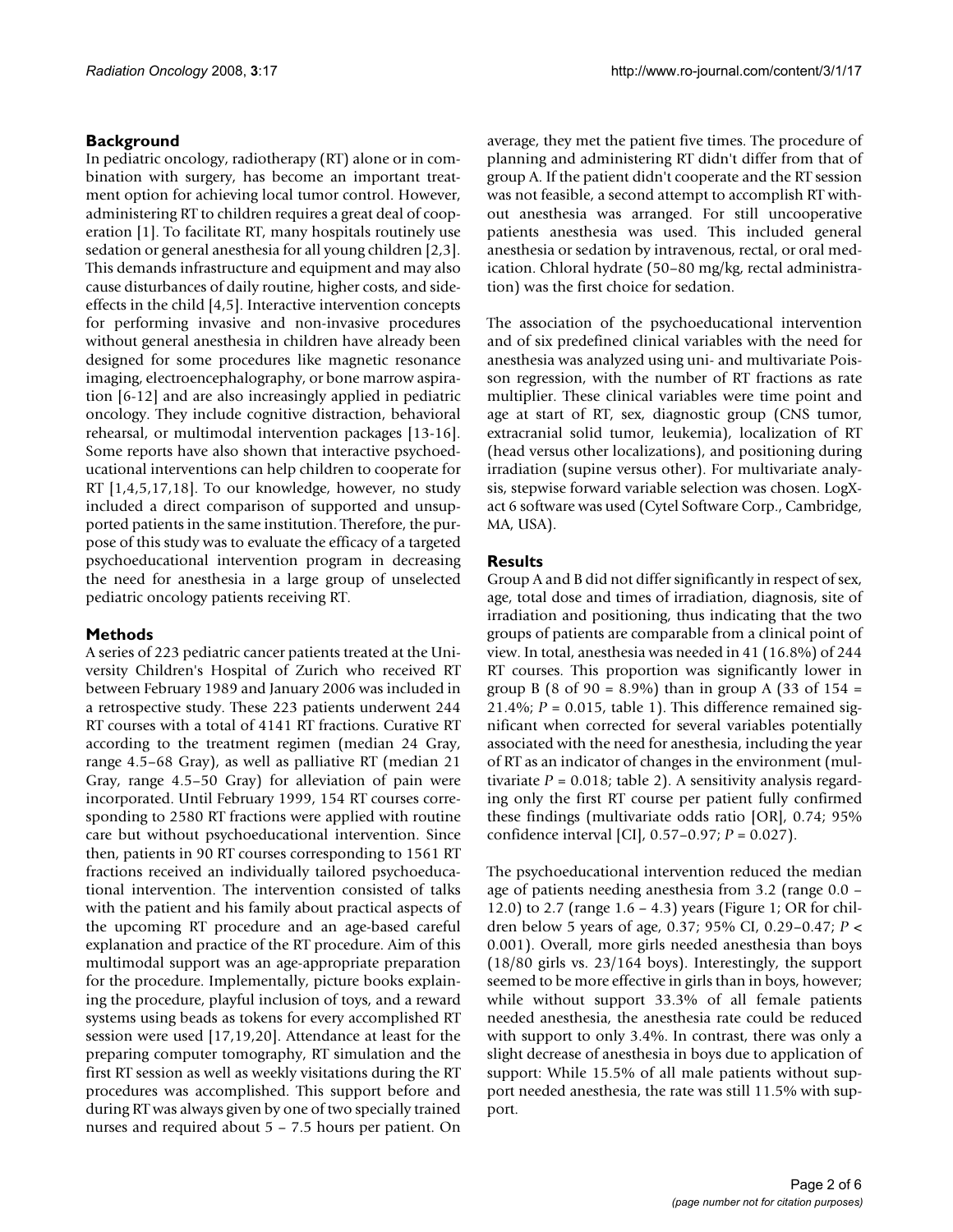#### **Table 1: Clinical Characteristics of Group A (no intervention) and Group B (intervention)**

|                                      | <b>Group A</b><br><b>No Intervention</b> |       | <b>Group B</b><br><b>Intervention</b> |       | P           |
|--------------------------------------|------------------------------------------|-------|---------------------------------------|-------|-------------|
|                                      | N                                        | (%)   | N                                     | $(*)$ |             |
| <b>Number of RT courses</b>          | 154                                      | 63.1% | 90                                    | 36.9% |             |
| <b>Number of RT fractions</b>        | 2580                                     | 62.3% | 1561                                  | 37.7% |             |
| <b>Sex</b>                           |                                          |       |                                       |       |             |
| Male                                 | 103                                      | 66.9% | 61                                    | 67.8% |             |
| Female                               | 51                                       | 33.I% | 29                                    | 32.2% |             |
| Age                                  |                                          |       |                                       |       |             |
| Median                               | 7.9                                      |       | 8.1                                   |       |             |
| Mean                                 | 9                                        |       | 8.9                                   |       |             |
| Range                                | $0.0 - 19.0$                             |       | $1.6 - 19.1$                          |       |             |
| Anesthesia                           |                                          |       |                                       |       |             |
| Yes                                  | 33                                       | 21.4% | 8                                     | 8.9%  | $p = 0.015$ |
| No                                   | 2                                        | 78.6% | 82                                    | 91.1% |             |
| Age of those with anesthesia (Years) |                                          |       |                                       |       |             |
| Median                               | 3.2                                      |       | 2.7                                   |       | p < 0.001   |
| Mean                                 | 3.2                                      |       | 2.7                                   |       |             |
| Range                                | $0.0 - 12.0$                             |       | $1.6 - 4.3$                           |       |             |
| <b>Standard Deviation</b>            | 2.1                                      |       | 0.9                                   |       |             |
| Total dose of irradiation (Gray)     |                                          |       |                                       |       |             |
| Median                               | 24.0                                     |       | 20.0                                  |       |             |
| Mean                                 | 28.9                                     |       | 31.2                                  |       |             |
| Range*                               | $4.0 - 59.4$                             |       | $6.0 - 68.0$                          |       |             |
| <b>Standard Deviation</b>            | 16.8                                     |       | 19.0                                  |       |             |
| <b>Total times of irradiation</b>    |                                          |       |                                       |       |             |
| Median                               | 12.5                                     |       | 12.0                                  |       |             |
| Mean                                 | 16.8                                     |       | 17.3                                  |       |             |
| Range                                | $1.0 - 54.0$                             |       | $3.0 - 36.0$                          |       |             |
| <b>Standard Deviation</b>            | 10.3                                     |       | 10.6                                  |       |             |
| Diagnostic group                     |                                          |       |                                       |       |             |
| CNS tumor                            | 31                                       | 20.1% | 25                                    | 27.8% |             |
| Leukemia/Lymphoma                    | 67                                       | 43.5% | 43                                    | 47.8% |             |
| Solid tumor                          | 56                                       | 36.4% | 22                                    | 24.4% |             |
| Site of irradiation                  |                                          |       |                                       |       |             |
| Cranial irradiation                  | 98                                       | 63.6% | 56                                    | 62.2% |             |
| Extracranial irradiation             | 56                                       | 36.4% | 34                                    | 37.8% |             |
|                                      |                                          |       |                                       |       |             |
| <b>Positioning</b>                   | 9                                        | 12.3% | 9                                     |       |             |
| Prone position                       | 129                                      | 83.8% | 64                                    | 21.1% |             |
| Supine position                      | 6                                        |       | 7                                     | 71.1% |             |
| Other position                       |                                          | 3.9%  |                                       | 7.8%  |             |
| <b>Intent of Radiotherapy</b>        |                                          |       |                                       |       |             |
| Curative                             | 132                                      | 85.7% | 83                                    | 92.2% |             |
| Palliative                           | 22                                       | 14.3% | $\overline{7}$                        | 7.8%  |             |

Calculation of clinical characteristics is based on number of RT courses and not RT fractions.

In 6 patients in group A and 4 patients in group B low total irradiation dosages of 4 to 6 Gray were applied for pain reduction for palliative treatment, and 4.5 and 6 Gray in a curative setting in two infants with neuroblastoma in Group B.

The costs for our intervention during a RT course, including in median six hours caring by the qualified nurse and material costs, were on average 220 USD for each patient. The median costs for anesthesia during a RT course were estimated to be 4600 USD for an average of 11 sedations or narcosis per accomplished RT. Psychoeducational support was offered to all patients of group B regardless their age and RT planning details. In considering the above mentioned costs for anesthesia the costs for group A were 151800 USD for 33 anesthesia procedures, corresponding to 985 USD per patient ( $n = 154$ ). In group B the costs for 8 procedures with anesthesia were 36800 USD and the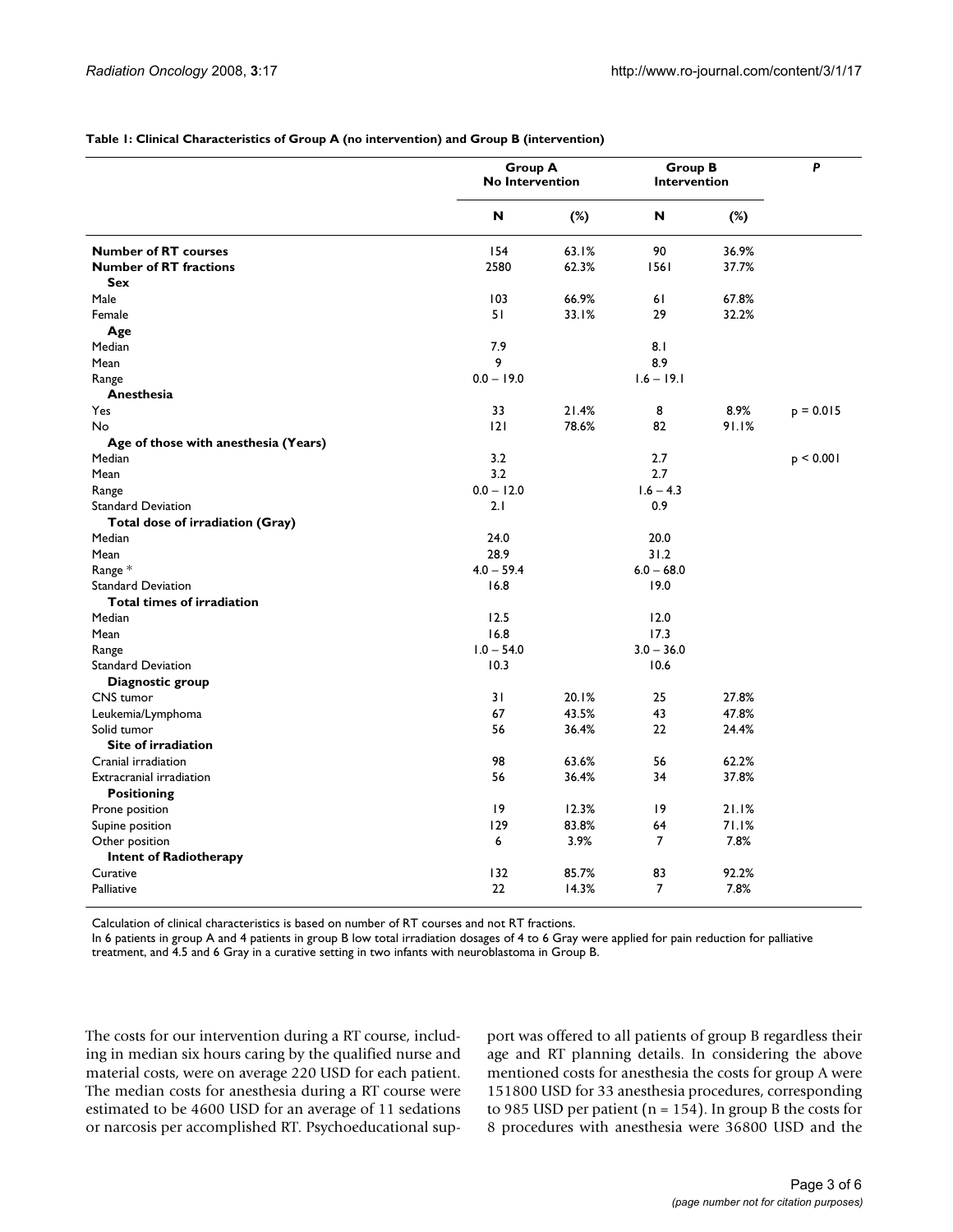| <b>Potential Predictor</b>                | Univariate Poisson regression |         | <b>Multivariate Poisson regression</b> |           |
|-------------------------------------------|-------------------------------|---------|----------------------------------------|-----------|
|                                           | Odds Ratio (95% CI)           | P       | Odds Ratio (95% CI)                    | P         |
| Age (odds ratio per year)                 | $0.52$ (0.49 to 0.54)         | 0.001   | $0.58$ (0.55 to 0.62)                  | < 0.001   |
| Gender                                    | $0.53$ (0.26 to 1.10)         | 0.090   | 0.81 (0.67 to 0.99)                    | 0.039     |
| Diagnostic group (reference: CNS tumor)   |                               |         |                                        |           |
| Leukemia                                  | 33.7 (16.6 to 68.4)           | < 0.001 | 18.6 (9.1 to 38.2)                     | 0.001     |
| Solid tumor                               | 36.8 (18.2 to 85.9)           | < 0.001 | 17.0 (8.1 to 35.7)                     | < 0.001   |
| Site of irradiation (head vs. others)     | $0.83$ (0.68 to 1.00)         | 0.049   | 1.35 (1.04 to 1.77)                    | 0.027     |
| Positioning (head vs. others)             | 6.97 (4.58 to 10.60)          | < 0.001 |                                        | <b>NS</b> |
| Psychoeducational support                 | 0.37 (0.29 to 0.47)           | < 0.001 | 0.74 (0.57 to 0.95)                    | 0.018     |
| Time of irradiation (odds ratio per year) | 0.91 (0.89 to 0.93)           | < 0.001 |                                        | NS.       |

**Table 2: Results of Uni- and Multivariate Logistic Regression of Clinical Variables on Need of Anesthesia**

NS indicates not significantly associated with need of anesthesia in multivariate analysis.



#### **Figure 1**

**Age distribution and need for anesthesia**. Age at start of radiotherapy and need for anesthesia in 164 radiotherapy courses without (A) and 90 courses with psychoeducational intervention (B). Black bar indicates RT with anesthesia, grey bar indicates RT without anesthesia.

costs for psychoeducational support for all 90 patients were 19800 USD, which means 630 USD per patient in group B. Therefore, the psychoeducational intervention reduced the costs by 36%.

### **Discussion**

In the current study, an individually tailored psychoeducational intervention was effective in reducing the need for anesthesia in pediatric oncology patients receiving RT. To our knowledge this study is one of the largest investigations of pediatric cancer patients receiving RT.

To exclude an effect of the changes of the medical environment and procedures during the 17 years of the study the influence of the treatment year was included in our multivariate analysis and was shown not to be significant. Therefore, the changes in RT instruments, better facilities or personnel changes in the time between February 1989 and January 2006 didn't influence the decreasing need of anesthesia over the time. Our anesthesia rate of 8.9% (of all RT courses), respectively 5.1% (of all RT fractions) in the intervention group is lower than in comparable patient groups in the literature, which show rates from 10.8% to 39.0% [1,4,5,18]. Interestingly, nearly two thirds of patients younger than 5 years in group B (14 of 22 versus 15 of 45 in group A, Figure 1) were able to cooperate without anesthesia in the often frightening environment, whereas many centers routinely use general anesthesia in this age group [2,3]. One would expect RT to the head to be more frightening to the child than a more distant radiation field [2,17]. It is interesting that the psychoeducational intervention helped our patients to cooperate without anesthesia even in this difficult RT area. Surprisingly, our intervention was clearly more effective in girls than in boys. This might be attributable to the female nurse specialists applying the psychoeducational intervention. On that account, it would be important in the future to find more gender-specific strategies to cope with cancer. Another reason for this gender-related difference might be that girls are initially more afraid of RT than boys. It has previously been shown, that girls are more emotionally suffering from the diagnosis of cancer than boys [21]. Another explanation could be that girls in gen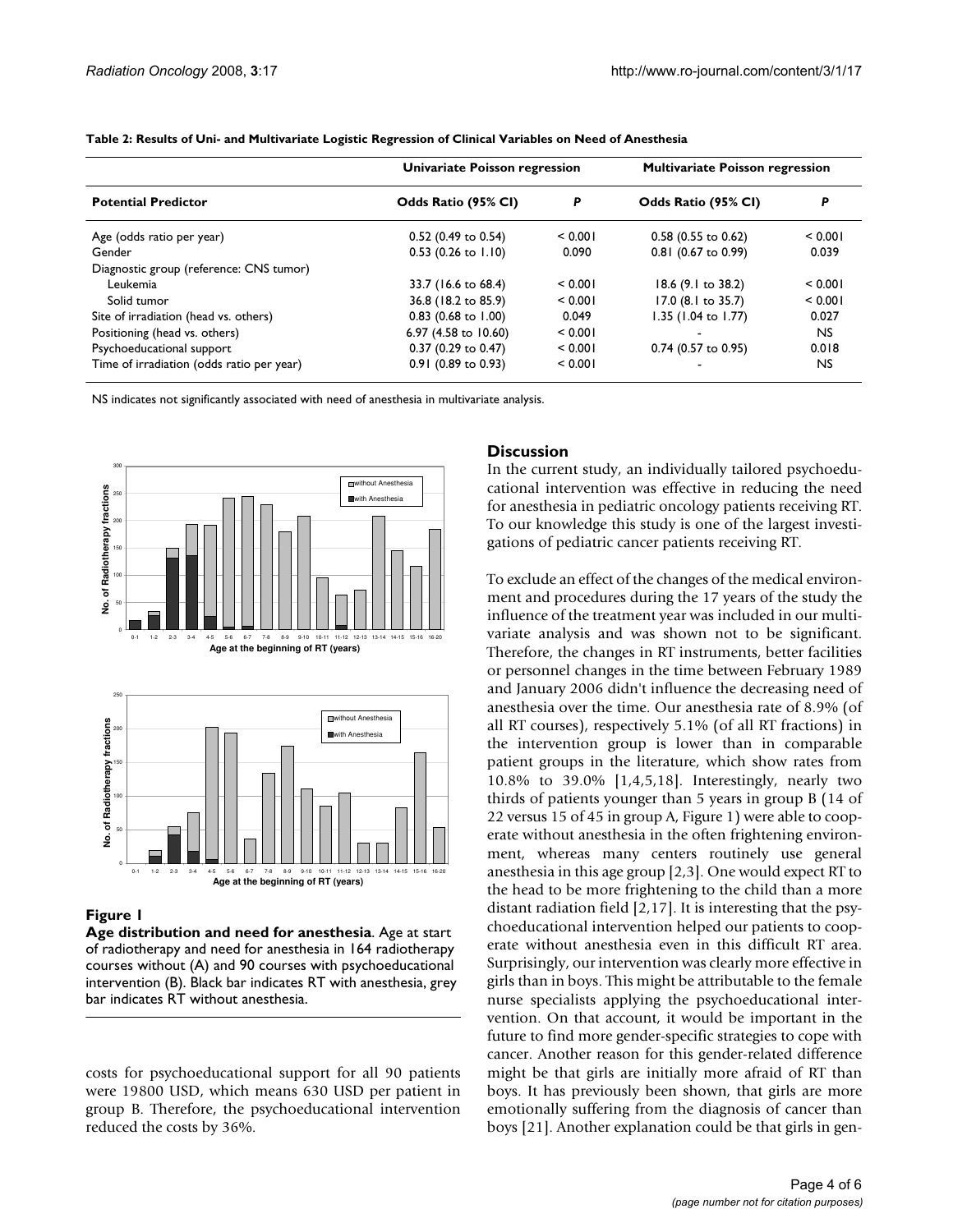eral are more motivated for such interventions than boys. Other factors such as cultural influences or the social situation of the family were not analyzed here.

In estimating the benefit of a psychoeducational support for RT, it is important not only to consider the age but also the site of irradiation, the planned positioning, and the gender of the patient. The need of intensive support is greater for example in a young girl expecting RT to the head or RT in a prone position than for an older boy with RT to a distant field or a supine positioning.

Clearly, the good outcome in our intervention group might also have been influenced by a more active participation of the parents, who gained a better understanding of the planned procedure and therefore were better able to assist their child during RT; this might be the most important benefit of our intervention in toddlers younger than 2 years. Furthermore, increased awareness by the medical team could also have influenced the decreased need for anesthesia in the supported group. Our psychoeducational intervention was a multimodal support package. This procedure not only facilitates a better understanding of the procedure, but also enables the child to share his situation with his parents and his play dolls [13].

Reducing the use of anesthesia offers several advantages to the child, their families, and the hospitals. One of them is the reduction in costs, as shown by several studies [1,4,5]. We were also able to show a reduction of costs by 36% due to our intervention. As the costs for the support per patient are so much lower compared to anesthesia, the only slight overall reduction of costs is astonishing. Psychoeducational support was offered to all patients undergoing RT regardless their age and RT planning details, however. Therefore many patients, especially those in the age group older than 10 years, received support although they might have been able to cooperate without anesthesia without being supported. In older patients, intervention is more helpful in reducing stress and anxiety levels and not the need of anesthesia, but this was not evaluated in our study. In order to further reduce costs the intervention could be offered only those patients who benefit most, which means for example girls or patients with RT in a prone position or RT to the head. But beside the cost reduction the immeasurable better understanding and comfort also of those patients with the assumed unnecessary support has to be kept in mind. Other studies were also able to show reduction of medical risks, of child distress, improved quality of care, and patient/family satisfaction by reducing the anesthesia rate [16]. However, these parameters were not included in our study, nor were treatment side effects as such, including fatigue and posttreatment nausea. The question as to whether a decreased use of anesthesia might improve the children's quality of life, or whether anesthesia might be superior to the traumatizing experience of RT, remains open.

# **Conclusion**

In summary, our findings confirm the benefits of a psychoeducational intervention in preparing young pediatric cancer patients receiving radiotherapy. It has been shown in a large series of 244 consecutive oncology patients that psychoeducational intervention was able to significantly reduce the need of anesthesia during RT. Even young patients were able to cooperate for radiation without anesthesia, which resulted in a reduction of costs and an increased cooperation during RT.

# **Competing interests**

The authors declare that they have no competing interests.

# **Authors' contributions**

NB made substantial contributions to conception and design of the study and was mainly involved in drafting the manuscript. MAG had idea of this targeted psychoeducational intervention during radiotherapy and was also supervisor of this study. FKN was revising the manuscript critically. CL was responsible for the radio-oncological part of the study. RAA was involved in the interpretation of the results of the study and performed the statistical analysis. MAL was involved in the interpretation of the results and critically revised the manuscript. SH collected the data and helped to draft the manuscript. All authors read and approved the final manuscript.

# **Acknowledgements**

The authors are grateful to E. Hardmeier and R. Heusser †, for performing the targeted psychoeducational intervention before and during radiotherapy. Special thanks to E. Zolcer for assisting with data collection and secretarial work.

# **References**

- 1. Slifer KJ: **[A video system to help children cooperate with](http://www.ncbi.nlm.nih.gov/entrez/query.fcgi?cmd=Retrieve&db=PubMed&dopt=Abstract&list_uids=8854992) [motion control for radiation treatment without sedation.](http://www.ncbi.nlm.nih.gov/entrez/query.fcgi?cmd=Retrieve&db=PubMed&dopt=Abstract&list_uids=8854992)** *J Pediatr Oncol Nurs* 1996, **13(2):**91-97.
- 2. Seiler G, De Vol E, Khafaga Y, Gregory B, Al-Shabanah M, Valmores A, Versteeg D, Ellis B, Mustafa MM, Gray A: **[Evaluation of the](http://www.ncbi.nlm.nih.gov/entrez/query.fcgi?cmd=Retrieve&db=PubMed&dopt=Abstract&list_uids=11172961) [safety and efficacy of repeated sedations for the radiother](http://www.ncbi.nlm.nih.gov/entrez/query.fcgi?cmd=Retrieve&db=PubMed&dopt=Abstract&list_uids=11172961)apy of young children with cancer: a prospective study of [1033 consecutive sedations.](http://www.ncbi.nlm.nih.gov/entrez/query.fcgi?cmd=Retrieve&db=PubMed&dopt=Abstract&list_uids=11172961)** *Int J Radiat Oncol Biol Phys* 2001, **49(3):**771-783.
- Lew CM, LaVally B: [The role of stereotactic radiation therapy](http://www.ncbi.nlm.nih.gov/entrez/query.fcgi?cmd=Retrieve&db=PubMed&dopt=Abstract&list_uids=7495526) **[in the management of children with brain tumors.](http://www.ncbi.nlm.nih.gov/entrez/query.fcgi?cmd=Retrieve&db=PubMed&dopt=Abstract&list_uids=7495526)** *J Pediatr Oncol Nurs* 1995, **12(4):**212-222.
- 4. Scott L, Langton F, O'Donoghue J: **[Minimising the use of sedation/](http://www.ncbi.nlm.nih.gov/entrez/query.fcgi?cmd=Retrieve&db=PubMed&dopt=Abstract&list_uids=12849605) [anaesthesia in young children receiving radiotherapy](http://www.ncbi.nlm.nih.gov/entrez/query.fcgi?cmd=Retrieve&db=PubMed&dopt=Abstract&list_uids=12849605) [through an effective play preparation programme.](http://www.ncbi.nlm.nih.gov/entrez/query.fcgi?cmd=Retrieve&db=PubMed&dopt=Abstract&list_uids=12849605)** *Eur J Oncol Nurs* 2002, **6(1):**15-22.
- 5. Klosky JL, Tyc VL, Srivastava DK, Tong X, Kronenberg M, Booker ZJ, de Armendi AJ, Merchant TE: **[Brief report: Evaluation of an](http://www.ncbi.nlm.nih.gov/entrez/query.fcgi?cmd=Retrieve&db=PubMed&dopt=Abstract&list_uids=15491984) [interactive intervention designed to reduce pediatric dis](http://www.ncbi.nlm.nih.gov/entrez/query.fcgi?cmd=Retrieve&db=PubMed&dopt=Abstract&list_uids=15491984)[tress during radiation therapy procedures.](http://www.ncbi.nlm.nih.gov/entrez/query.fcgi?cmd=Retrieve&db=PubMed&dopt=Abstract&list_uids=15491984)** *J Pediatr Psychol* 2004, **29(8):**621-626.
- 6. Zelikovsky N, Rodrigue JR, Gidycz CA, Davis MA: **[Cognitive behav](http://www.ncbi.nlm.nih.gov/entrez/query.fcgi?cmd=Retrieve&db=PubMed&dopt=Abstract&list_uids=11085757)[ioral and behavioral interventions help young children cope](http://www.ncbi.nlm.nih.gov/entrez/query.fcgi?cmd=Retrieve&db=PubMed&dopt=Abstract&list_uids=11085757) [during a voiding cystourethrogram.](http://www.ncbi.nlm.nih.gov/entrez/query.fcgi?cmd=Retrieve&db=PubMed&dopt=Abstract&list_uids=11085757)** *J Pediatr Psychol* 2000, **25(8):**535-543.